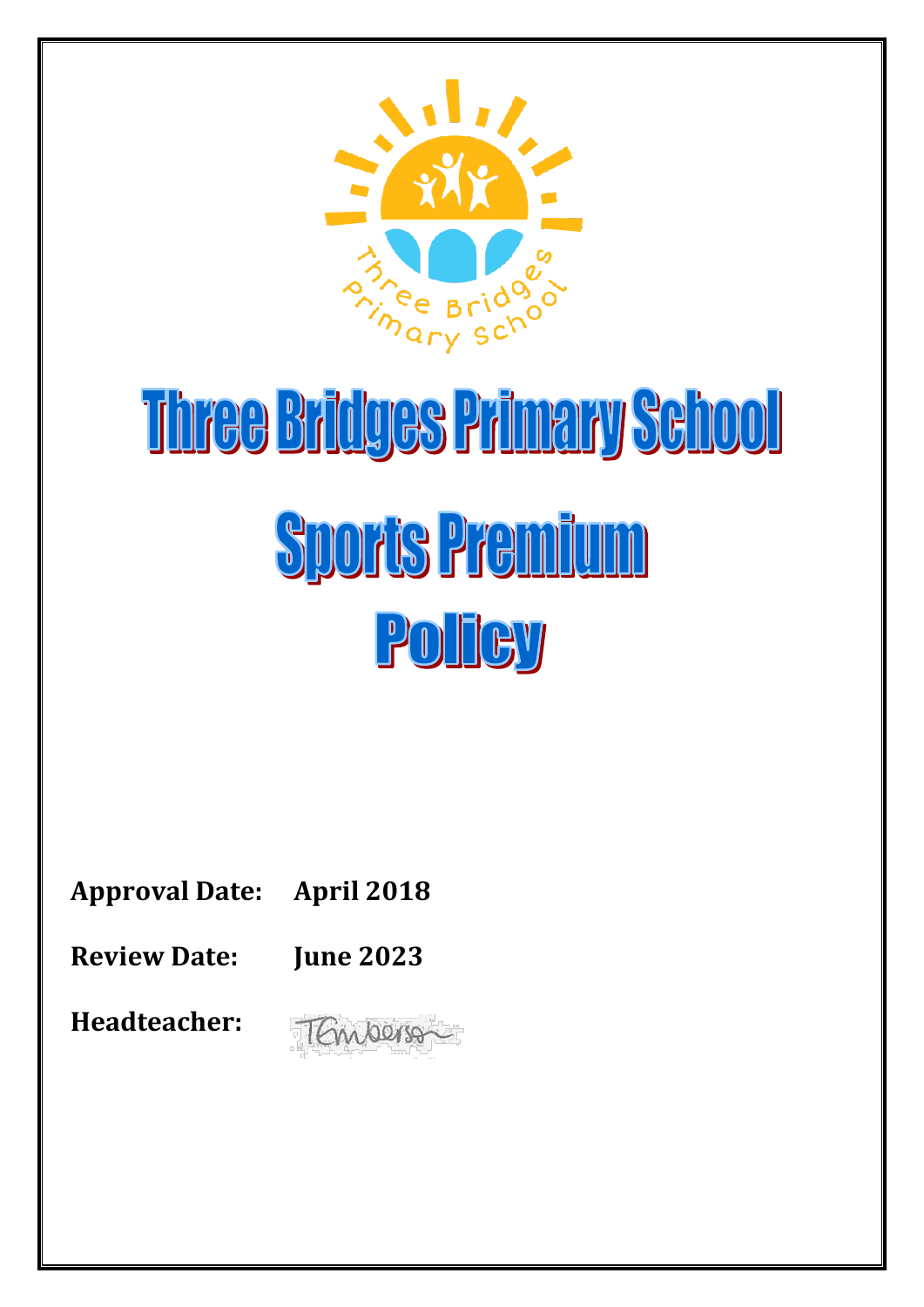### **SPORTS PREMIUM POLICY THREE BRIDGES PRIMARY SCHOOL**

## **School Vision**

To ensure we promote and support the importance of a healthy lifestyle and place particular emphasis on the wellbeing of our pupils. To promote how sport and activity impacts positively on all aspects of school life and to enable children to become physically literate, and lifelong learners.

The targeted and strategic use of the Primary School Sport Funding will support us in achieving our vision.

# **Principles**

The purpose of this funding is to ensure improvement in the quality of sport and PE provision for all children. (Department for Education, March 2013) we will ensure that sport and PE provision addresses the needs of all of pupils, including those who belong to disadvantaged, vulnerable and gifted groups.

We aim to use this funding to build sustainability and capacity amongst all staff to ensure good quality teaching and provision after the funding has ceased.

Primary School Sports funding will be allocated following a whole school needs analysis which will identify priority classes, groups and individuals. In order to address any (identified) areas of need, this funding may be used across particular classes, key stages or whole school at any time during the academic year.

# **Provision**

The range of provision the Governors may consider making could include:

- group work with an experienced sports teacher, focussed on overcoming gaps in learning
- increased pupil participation in sports
- additional teaching and learning opportunities provided through professional development courses
- cover release for professional development
- quality assured CPD modules/materials
- specialist Sports teaching
- qualified Sports coaching
- Change 4 Life sports clubs
- sports competitions
- swim competently, confidently and proficiently over 25m by Y6.